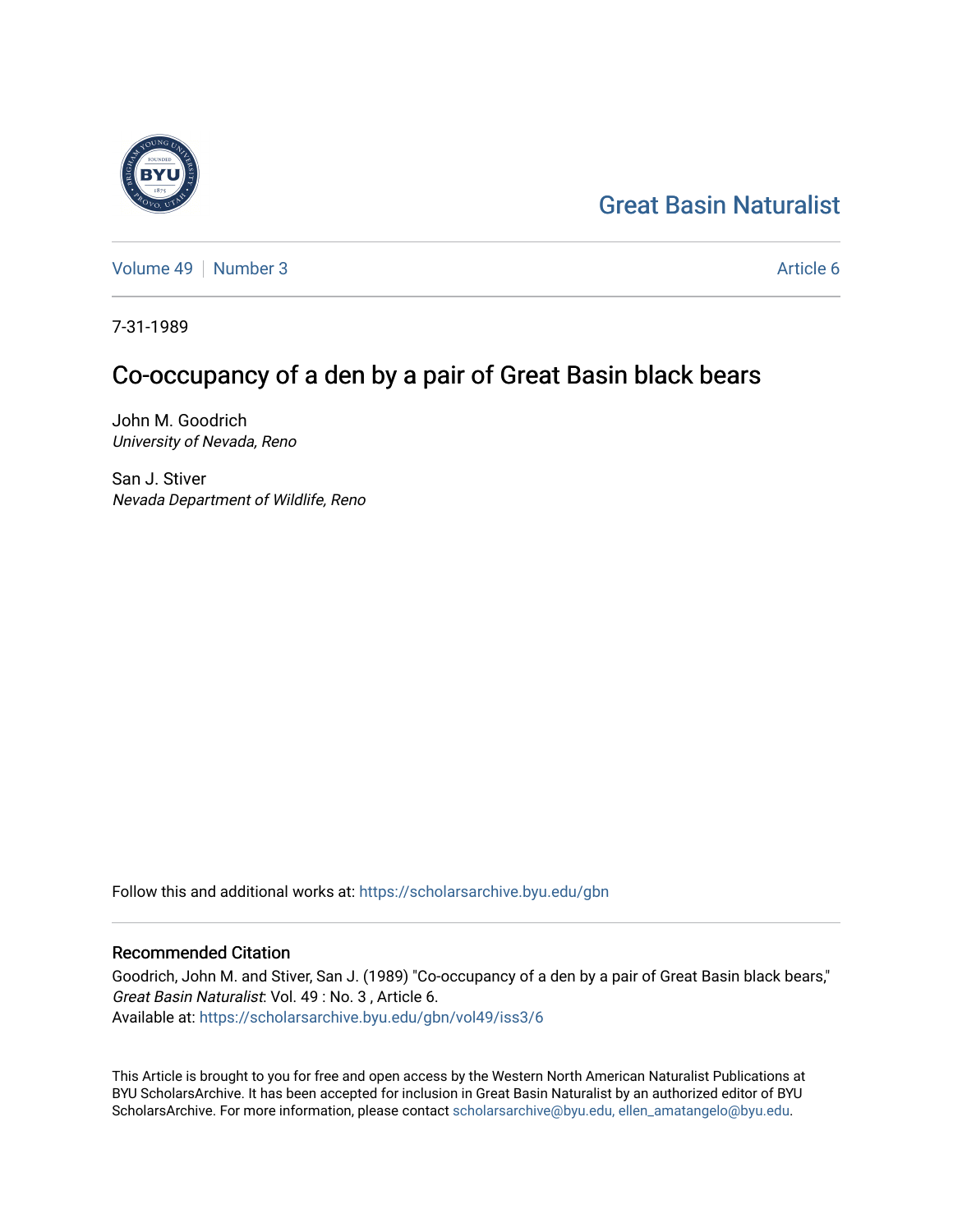### CO-OCCUPANCY OF A DEN BY A PAIR OF GREAT BASIN BLACK BEARS

John M. Goodrich<sup>1</sup> and San J. Stiver<sup>2</sup>

ABSTRACT.—An adult male and an adult female black bear (*Ursus americanus*) were found in the same den in the Carson Range of the Sierra Nevada in Nevada. Co-occupancy of dens isvery rare, and such behavior has never been previously reported for adult bears of opposite sex.

Black bears are solitary animals except when mating, accompanied by cubs, or investigating areas of abundant, clumped food sources such as garbage dumps. They den almost exclusively as solitary individuals ex cept for females accompanied by newborn cubs or yearlings (Beecham et al. 1983, Johnson and Pelton 1979, Lecount 1983, Rogers 1987, Schwartz et al. 1987, Tietje and Ruff 1980); however, Schwartz et al. (1987) re ported unusual cases of co-occupancy of black bear dens. They found four instances of mothers denning with two- and four-year-old daughters and an additional case in which a mother and her yearling male denned with a two-year-old female that was not her off spring. Two reports of cannibalism on adult female bears by larger bears (Rogers 1987: 54, Tietie et al. 1987) suggest that group denning should be avoided, especially by adult members of the opposite sex. Adult males are usually much larger than adult females and thus more capable of cannibalism. In this report we describe co-occupancy of a den by an adult male and an adult female black bear.

As part of an ecological study of black bears in the Carson Range of the Sierra Nevada in Nevada, we entered dens in February and March 1988. On 21 February 1988 we found a four-year-old, 41-kg, transmitter-equipped female bear in the same den with an eightyear-old, 118-kg male (ages were determined by the cementum annuli technique [Stoneberg and Jonkel 1966]). Radio locations indi cated that the female occupied the den all winter. There were no tracks in the snow to indicate that the male had recently entered the den, and deep snow  $(1-2 \text{ m})$  would have made travel to the den difficult after December 1987. Regardless of the date of entry by the male, follow-up radio locations indicated that the pair remained at the den site together until the end of April.

The den was under a large boulder at about 2,471 m in elevation and appeared to be partially excavated. There were two entrances, one open and the other blocked by snow. The floor of the den, approximately  $4 \text{ m}^2$ , was covered by a large amount of brush in which each bear had <sup>a</sup> separate depression or nest 80 cm apart.

It is unclear why such unusual behavior may occur. Energy conservation through heat transfer between den mates is one possibility, but Rogers (1987) found that bears did not effectively raise the temperature of their dens in Minnesota. Since the Great Basin bears were not touching, it is doubtful that a signifi cant amount of heat was transferred between the two. Another possibility is that the female could have been in estrus, as noted in Rogers's (1987) study in Minnesota. Although we did not notice whether the female was in estrus when we entered the den, she was in estrus when recaptured on 16 June 1988, and on 17 June we saw her copulating with the male with whom she denned.

We thank the Nevada Department of Wildlife, Nevada Agricultural Experiment Station, and the Mzuri Wildlife Foundation for support of this study. Joel Berger, Carol Cunningham, and Linda Kerley made helpful comments on an earlier draft.

#### LITERATURE CITED

BEECHAM. J J. D. G. REYNOLDS, AND M. G. HORNOCK-ER. 1983. Rlack bear denning activities and den

<sup>&</sup>lt;sup>1</sup>Department of Range, Wildlife and Forestry, University of Nevada, 1000 Valley Road, Reno, Nevada 89512. <sup>2</sup>Nevada Department of Wildlife, 1100 Valley Road, Reno, Nevada 89512.